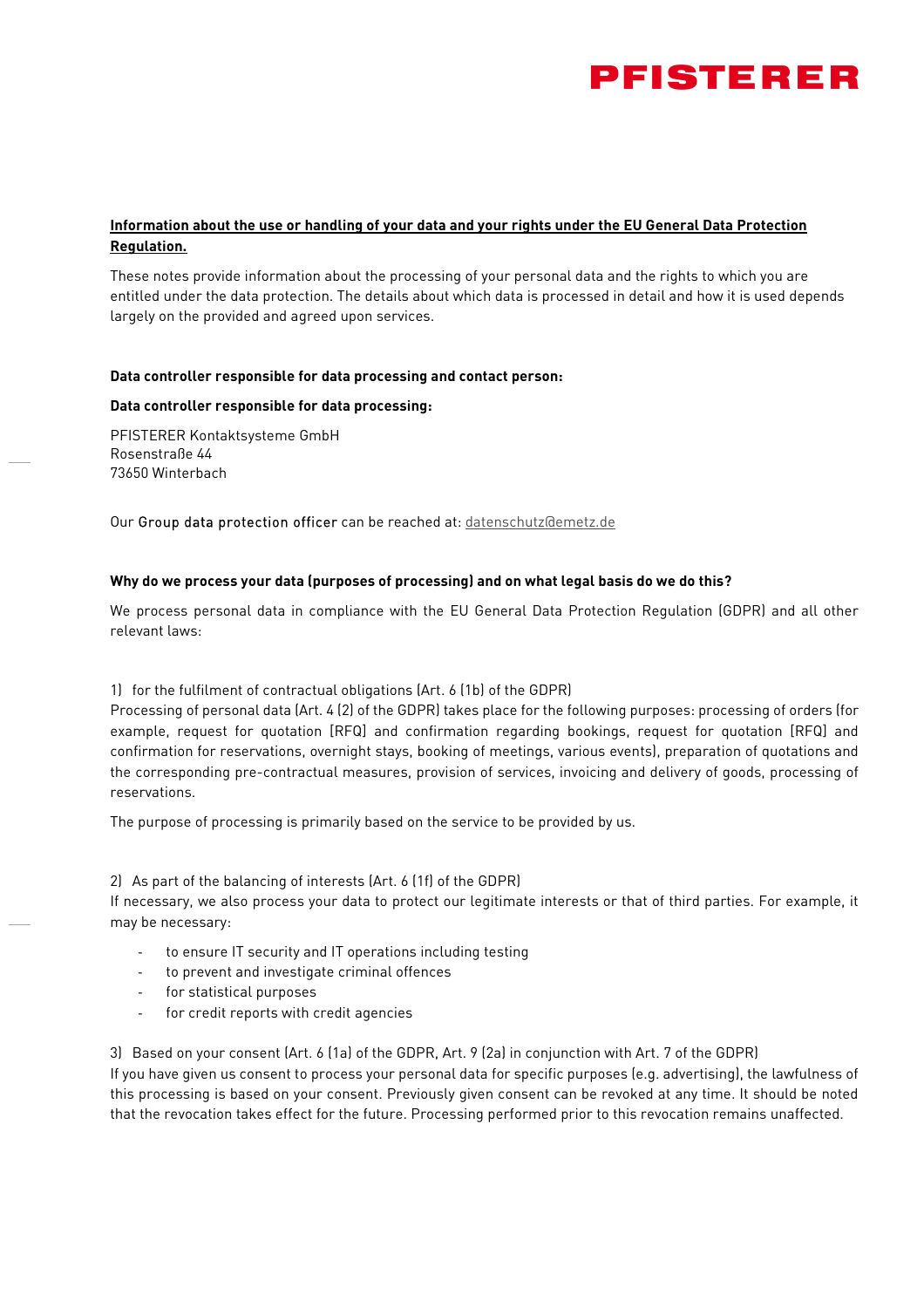

## 4) Processing due to legal requirements (Art. 6 (1c) of the GDPR)

It may happen that we process your personal data in order to comply with legal obligations. For example, this includes commercial and tax based retention periods and, where appropriate, information to authorities.

#### **Who else receives the data (categories of recipients):**

#### Data processing within the company:

We have bundled certain data processing operations in our company. They are handled centrally by specialised divisions. For example, your data may be processed for telephone customer service, billing or post processing.

#### Outside contractors and service providers (data processors):

Sometimes, we use outside contractors and service providers for the fulfilment of our tasks and the fulfilment of the contract. This may include document shredder services, print service providers, logistics and IT service providers.

#### Additional recipients:

Furthermore, data may be forwarded to recipients if the law requires us to disclose it to them (e.g. law enforcement authorities and courts).

#### **Duration of data storage:**

If necessary, we process and store your personal data for the duration of our business relationship. This also includes the preparation and execution of a contract/order. In addition, we are subject to various retention obligations, which arise, among other things, from the German Commercial Code. Finally, the retention period is also based on the statutory limitation periods, which usually last 3 years, but may also extend up to 30 years.

## **Data transmission to third countries:**

Data transfer to third countries (states outside the EU and the European Economic Area EEA) only takes place if it is necessary for the execution of a contract/order/business relationship, including the initiation/preparation phase, and only in compliance with the prescribed data protection requirements.

## **Data subject rights:**

You can request information about stored data concerning you via the contact details provided above. (Art. 15 of the GDPR). Under certain circumstances, you may also request correction or deletion of your data (Art. 16 and 17 of the GDPR). You have the right to request restriction of processing of your personal data (Art. 18 of the GDPR). Moreover, you have the right to receive the information you provided in a structured, standard machine-readable format (Art. 20 of the GDPR).

#### **Am I obligated to provide data?**

As part of a business relationship with us or initiation thereof, you generally only need to provide the information we need to reasonably justify, implement or terminate this relationship. Without provision of the necessary data, we